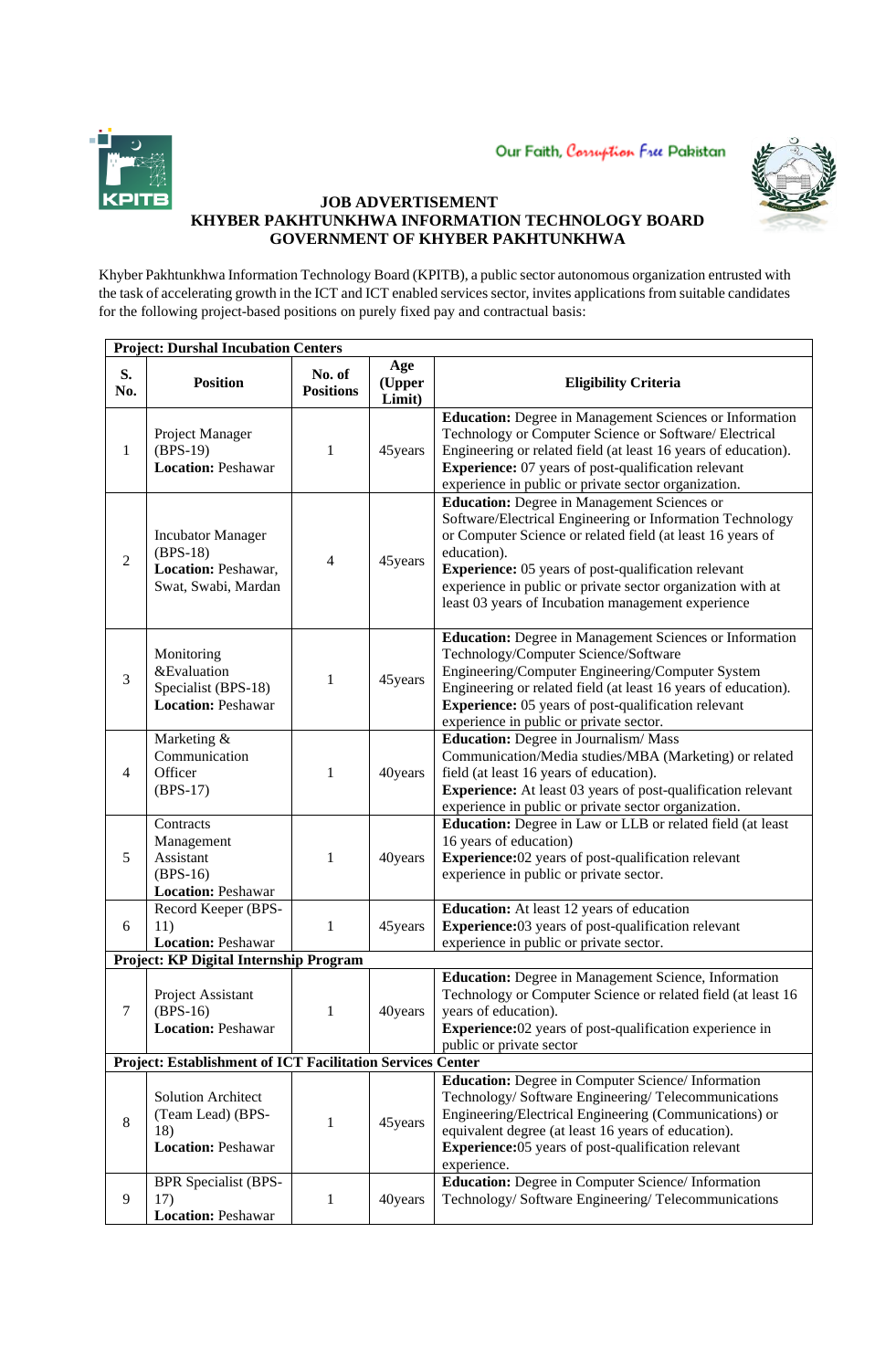|                                                                |                                                                |              |          | Engineering/Electrical Engineering (Communications) or              |  |  |  |
|----------------------------------------------------------------|----------------------------------------------------------------|--------------|----------|---------------------------------------------------------------------|--|--|--|
|                                                                |                                                                |              |          |                                                                     |  |  |  |
|                                                                |                                                                |              |          | equivalent degree (at least 16 years of education)                  |  |  |  |
|                                                                |                                                                |              |          | <b>Experience:</b> 03 years of post-qualification relevant          |  |  |  |
|                                                                |                                                                |              |          | experience.                                                         |  |  |  |
|                                                                |                                                                |              |          | Education: Degree in Computer Science/ Information                  |  |  |  |
|                                                                |                                                                |              |          | Technology/Software Engineering/Telecommunications                  |  |  |  |
| 10                                                             | Web Application                                                |              |          | Engineering/Electrical Engineering (Communications) or              |  |  |  |
|                                                                | Developer (BPS-17)                                             | $\mathbf{1}$ | 40years  | equivalent degree (at least 16 years of education).                 |  |  |  |
|                                                                | <b>Location: Peshawar</b>                                      |              |          | Experience: At least 03 years of relevant post-qualification        |  |  |  |
|                                                                |                                                                |              |          | experience in PHP CodeIgniter/ Laravel/ CMS Framework in            |  |  |  |
|                                                                |                                                                |              |          | a public or private sector organization.                            |  |  |  |
| 11                                                             |                                                                |              |          | Education: Degree in Computer Science/ Information                  |  |  |  |
|                                                                |                                                                |              |          | Technology/Software Engineering/Telecommunications                  |  |  |  |
|                                                                | Mobile App                                                     |              |          | Engineering/Electrical Engineering (Communications) or              |  |  |  |
|                                                                | Developer (BPS-17)                                             | 1            | 40years  | equivalent degree (at least 16 years of education).                 |  |  |  |
|                                                                | <b>Location: Peshawar</b>                                      |              |          | <b>Experience:</b> At least 03 years of post-qualification relevant |  |  |  |
|                                                                |                                                                |              |          | experience in the development of Android/IOS based Mobile           |  |  |  |
|                                                                |                                                                |              |          | Applications and Backend services.                                  |  |  |  |
|                                                                |                                                                |              |          | <b>Education:</b> Degree in Computer Science/ Information           |  |  |  |
|                                                                |                                                                |              |          | Technology/Software Engineering/Telecommunications                  |  |  |  |
|                                                                | <b>System Engineer</b>                                         |              |          | Engineering/Electrical Engineering (Communications) or              |  |  |  |
| 12                                                             | $(BPS-17)$                                                     | $\mathbf{1}$ | 40years  | equivalent degree (at least 16 years of education) with             |  |  |  |
|                                                                | <b>Location: Peshawar</b>                                      |              |          | certification in Tableau/MS BI.                                     |  |  |  |
|                                                                |                                                                |              |          | <b>Experience:</b> 03 years of post-qualification relevant          |  |  |  |
|                                                                |                                                                |              |          | experience.                                                         |  |  |  |
|                                                                |                                                                |              |          | Education: Degree in Computer Science/ Information                  |  |  |  |
|                                                                |                                                                |              |          | Technology/ Software Engineering/ GIS/                              |  |  |  |
|                                                                | GIS Specialist (BPS-                                           |              |          | Telecommunications Engineering/Electrical Engineering               |  |  |  |
| 13                                                             | 17)                                                            | 1            | 40years  | (Communications) or equivalent degree (at least 16 years of         |  |  |  |
|                                                                | <b>Location: Peshawar</b>                                      |              |          | education).                                                         |  |  |  |
|                                                                |                                                                |              |          | <b>Experience:</b> 03 years of post-qualification relevant          |  |  |  |
|                                                                |                                                                |              |          | experience.                                                         |  |  |  |
|                                                                | Project Assistant                                              |              |          | Education: Degree in Management Sciences, Information               |  |  |  |
|                                                                |                                                                |              |          | Technology or Computer Science or related field (at least 16        |  |  |  |
| 14                                                             | $(BPS-16)$                                                     | 1            | 40years  | years of education).                                                |  |  |  |
|                                                                | <b>Location: Peshawar</b>                                      |              |          | <b>Experience:</b> 02 years of post-qualification relevant          |  |  |  |
|                                                                |                                                                |              |          | experience.                                                         |  |  |  |
| Project: Development of Management Information System for PGMI |                                                                |              |          |                                                                     |  |  |  |
|                                                                |                                                                |              |          | Education: Degree in Computer Science/Information                   |  |  |  |
|                                                                |                                                                |              |          | Technology/Software Engineering/Telecommunications                  |  |  |  |
|                                                                | Software Developer                                             |              |          | Engineering/Electrical Engineering (Communications) or              |  |  |  |
| 15                                                             | $(BPS-17)$                                                     | 1            | 40years  | equivalent degree (at least 16 years of education).                 |  |  |  |
|                                                                | <b>Location: Peshawar</b>                                      |              |          | <b>Experience:</b> At least 03 years of relevant post qualification |  |  |  |
|                                                                |                                                                |              |          | hands-on experience as a software/web application developer         |  |  |  |
|                                                                |                                                                |              |          | in a public or private sector organization.                         |  |  |  |
|                                                                | Project: Khyber Pakhtunkhwa Integrated Digital Payment Gateway |              |          |                                                                     |  |  |  |
|                                                                | Project & Business                                             |              |          | <b>Education:</b> Degree in Management Science or Business          |  |  |  |
|                                                                | Development                                                    |              |          | Administration or related field (at least 16 years of               |  |  |  |
| 16                                                             | Manager (BPS-18)                                               | 1            | 45 years | education).                                                         |  |  |  |
|                                                                | <b>Location: Peshawar</b>                                      |              |          | <b>Experience:</b> 05 years of post-qualification relevant          |  |  |  |
|                                                                |                                                                |              |          | experience.                                                         |  |  |  |
| 17                                                             | Software Developer<br>$(BPS-17)$                               | 1            | 40years  | Education: Degree in ICT or equivalent, related field (at           |  |  |  |
|                                                                |                                                                |              |          | least 16 years of education).                                       |  |  |  |
|                                                                | <b>Location: Peshawar</b>                                      |              |          | <b>Experience:</b> 03years of post qualification relevant           |  |  |  |
|                                                                |                                                                |              |          | experience.                                                         |  |  |  |
|                                                                | Junior Finance &<br>Account Officer<br>$(BPS-16)$              | $\mathbf{1}$ | 40years  | Education: Degree in Finance/Accounting or related field (at        |  |  |  |
| 18                                                             |                                                                |              |          | least 16 years of education).                                       |  |  |  |
|                                                                |                                                                |              |          | <b>Experience:</b> 02 years of post-qualification relevant          |  |  |  |
|                                                                | <b>Location: Peshawar</b>                                      |              |          | experience.                                                         |  |  |  |